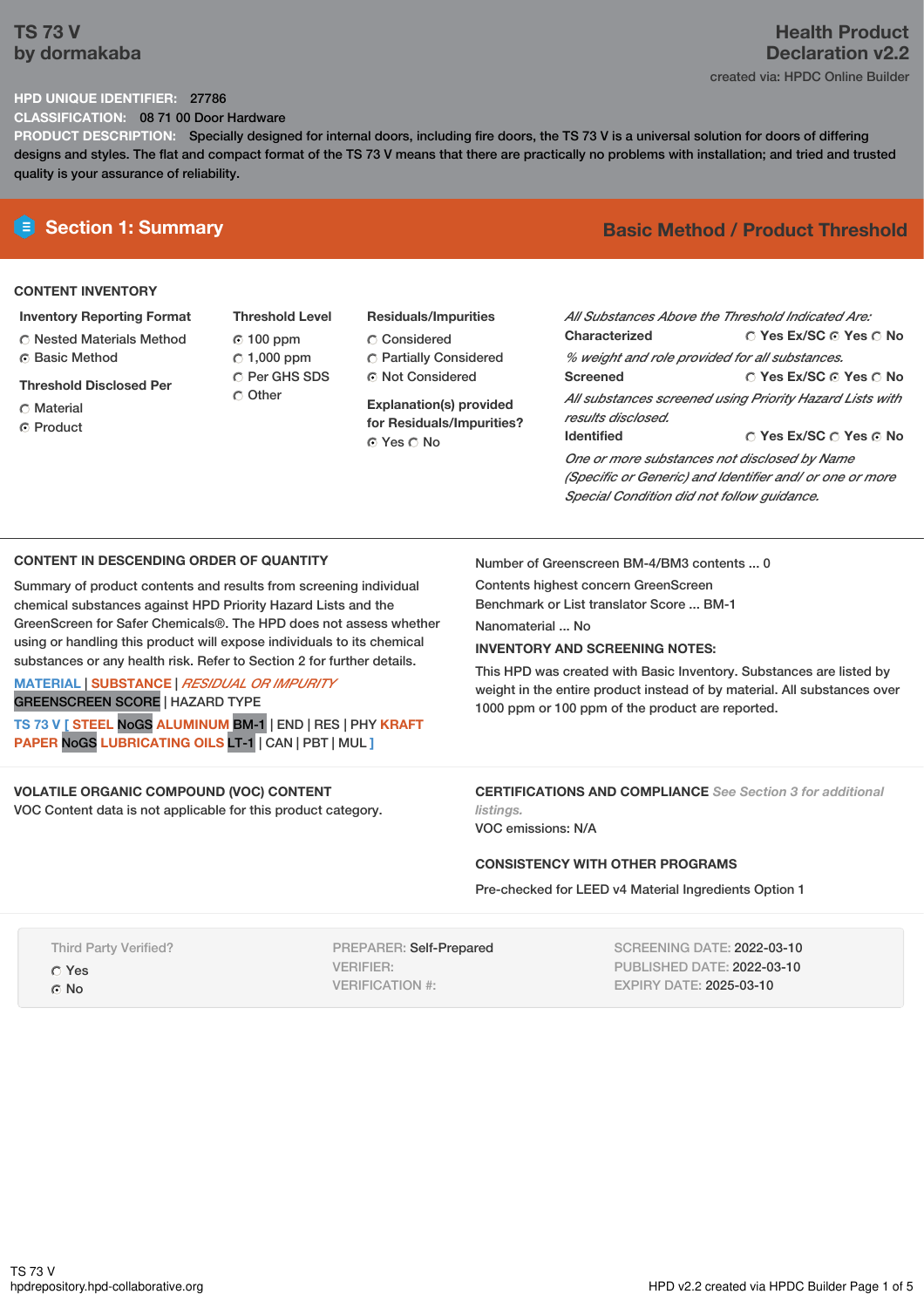This section lists contents in a product based on specific threshold(s) and reports detailed health information including hazards. This HPD uses the *inventory method indicated above, which is one of three possible methods:*

- *Basic Inventory method with Product-level threshold.*
- *Nested Material Inventory method with Product-level threshold*
- *Nested Material Inventory method with individual Material-level thresholds*

Definitions and requirements for the three inventory methods and requirements for each data field can be found in the HPD Open Standard version *2.2, available on the HPDC website at: [www.hpd-collaborative.org/hpd-2-2-standard](https://www.hpd-collaborative.org/hpd-2-2-standard)*

## **TS 73 V**

PRODUCT THRESHOLD: 100 ppm RESIDUALS AND IMPURITIES CONSIDERED: No

RESIDUALS AND IMPURITIES NOTES: No residuals or impurities are expected in these materials at or above the inventory threshold. dormakaba products consist of finished components, and no chemical reactions are needed to develop our products.

OTHER PRODUCT NOTES: -

| <b>STEEL</b>         |                                                                |            |                 | ID: 12597-69-2                                 |
|----------------------|----------------------------------------------------------------|------------|-----------------|------------------------------------------------|
|                      | HAZARD SCREENING METHOD: Pharos Chemical and Materials Library |            |                 | HAZARD SCREENING DATE: 2022-03-11 5:40:45      |
| %: 55.0000 - 55.0000 | GS: NoGS                                                       | $RC:$ Both | NANO: <b>No</b> | <b>SUBSTANCE ROLE: Hardware</b>                |
| <b>HAZARD TYPE</b>   | <b>AGENCY AND LIST TITLES</b>                                  |            | <b>WARNINGS</b> |                                                |
| None found           |                                                                |            |                 | No warnings found on HPD Priority Hazard Lists |
|                      |                                                                |            |                 |                                                |

SUBSTANCE NOTES: -

| ID: 7429-90-5                                                                                                                                             |  |  |
|-----------------------------------------------------------------------------------------------------------------------------------------------------------|--|--|
| HAZARD SCREENING DATE: 2022-03-11 5:40:46                                                                                                                 |  |  |
| <b>SUBSTANCE ROLE: Hardware</b><br>NANO: No                                                                                                               |  |  |
| <b>WARNINGS</b>                                                                                                                                           |  |  |
| <b>Potential Endocrine Disruptor</b>                                                                                                                      |  |  |
| Asthmagen (Rs) - sensitizer-induced                                                                                                                       |  |  |
| H228 - Flammable solid [Flammable solids - Category 1<br>or $2$ ]                                                                                         |  |  |
| H261 - In contact with water releases flammable gases<br>[Substances and mixtures which, in contact with water,<br>emit flammable gases - Category 2 or 3 |  |  |
|                                                                                                                                                           |  |  |

SUBSTANCE NOTES: -

| I KRAFT PAPER        |                                                                |          |          | ID: Not registered                        |
|----------------------|----------------------------------------------------------------|----------|----------|-------------------------------------------|
|                      | HAZARD SCREENING METHOD: Pharos Chemical and Materials Library |          |          | HAZARD SCREENING DATE: 2022-03-11 5:40:46 |
| %: $5.0000 - 5.0000$ | <b>GS: NoGS</b>                                                | RC: Both | NANO: No | <b>SUBSTANCE ROLE: Hardware</b>           |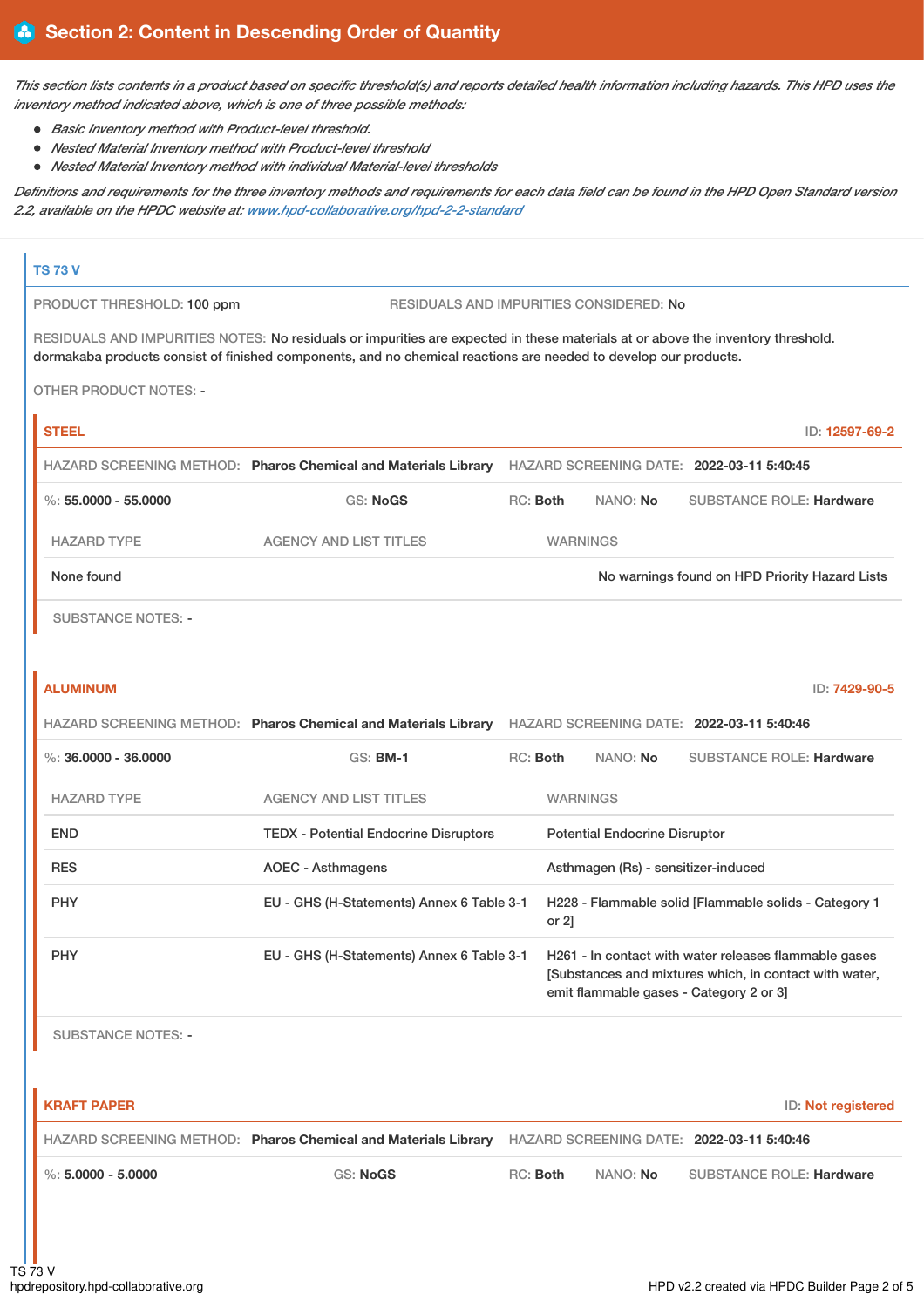HAZARD TYPE AGENCY AND LIST TITLES WARNINGS

None found No warnings found on HPD Priority Hazard Lists

SUBSTANCE NOTES: -

## **LUBRICATING OILS** ID: **74869-22-0**

|                               |                                    | HAZARD SCREENING METHOD: Pharos Chemical and Materials Library   | HAZARD SCREENING DATE: 2022-03-11 5:40:47                                |                                                                       |          |                                                                                                   |  |  |
|-------------------------------|------------------------------------|------------------------------------------------------------------|--------------------------------------------------------------------------|-----------------------------------------------------------------------|----------|---------------------------------------------------------------------------------------------------|--|--|
|                               | %: $4.0000 - 4.0000$               | $GS: LT-1$                                                       | <b>RC: UNK</b>                                                           |                                                                       | NANO: No | <b>SUBSTANCE ROLE: Lubricant</b>                                                                  |  |  |
|                               | <b>HAZARD TYPE</b>                 | <b>AGENCY AND LIST TITLES</b>                                    |                                                                          | <b>WARNINGS</b>                                                       |          |                                                                                                   |  |  |
|                               | CAN                                | <b>EU - REACH Annex XVII CMRs</b>                                |                                                                          |                                                                       |          | Carcinogen Category 2 - Substances which should be<br>regarded as if they are Carcinogenic to man |  |  |
|                               | CAN                                | <b>EU - Annex VI CMRs</b>                                        | Carcinogen Category 1B - Presumed Carcinogen based<br>on animal evidence |                                                                       |          |                                                                                                   |  |  |
|                               | <b>PBT</b><br><b>EC - CEPA DSL</b> |                                                                  |                                                                          | Persistent, Bioaccumulative and inherently Toxic<br>(PBITH) to humans |          |                                                                                                   |  |  |
|                               | <b>MUL</b>                         | ChemSec - SIN List                                               |                                                                          | CMR - Carcinogen, Mutagen &/or Reproductive<br>Toxicant               |          |                                                                                                   |  |  |
| <b>CAN</b><br>GHS - Australia |                                    | H350 - May cause cancer [Carcinogenicity - Category<br>1A or 1B] |                                                                          |                                                                       |          |                                                                                                   |  |  |
|                               | CAN                                | EU - GHS (H-Statements) Annex 6 Table 3-1                        |                                                                          | H350 - May cause cancer [Carcinogenicity - Category<br>1A or 1B]      |          |                                                                                                   |  |  |
|                               |                                    |                                                                  |                                                                          |                                                                       |          |                                                                                                   |  |  |

SUBSTANCE NOTES: -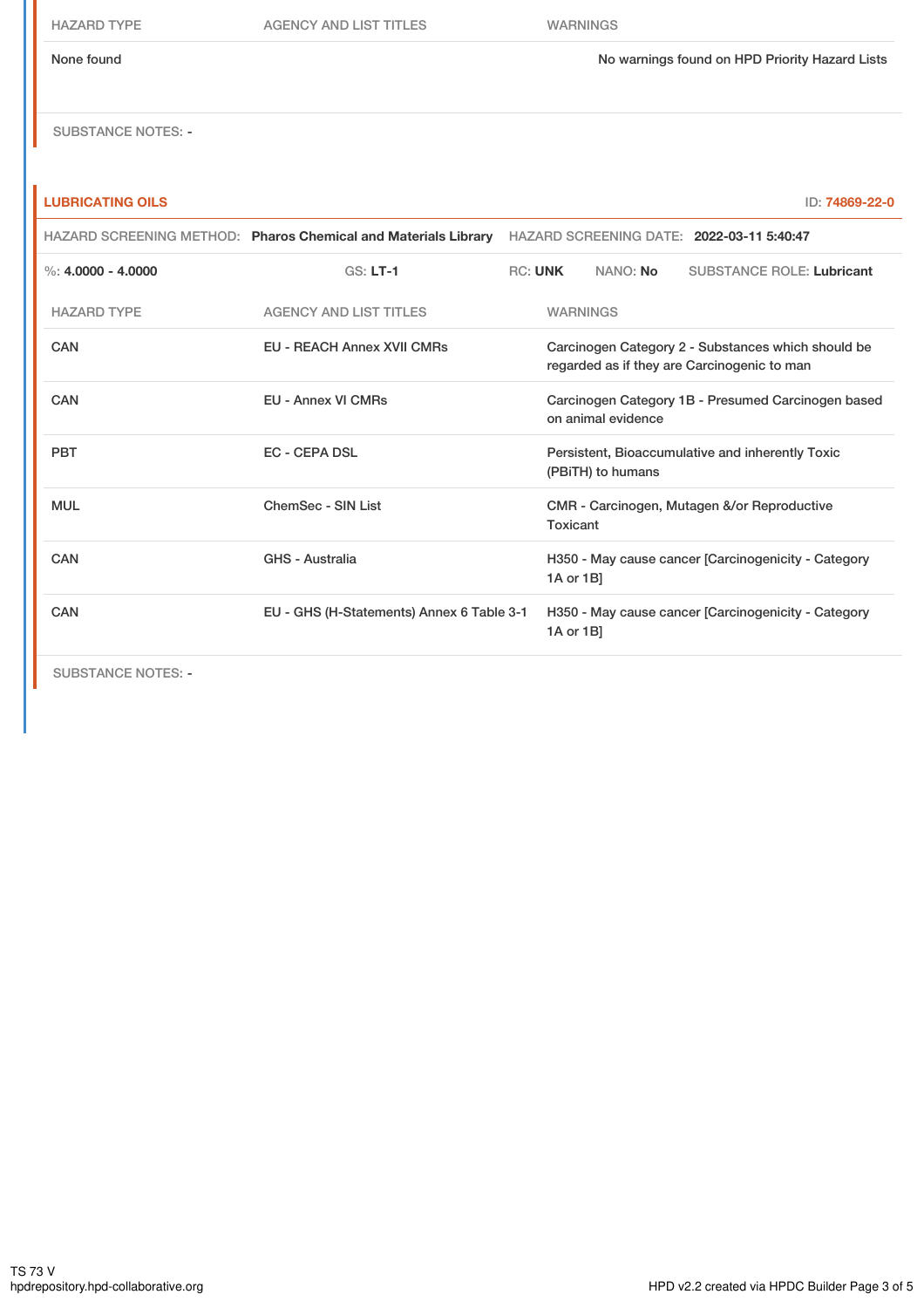This section lists applicable certification and standards compliance information for VOC emissions and VOC content. Other types of health or *environmental performance testing or certifications completed for the product may be provided.*

| <b>VOC EMISSIONS</b>                                               | N/A                                     |                       |
|--------------------------------------------------------------------|-----------------------------------------|-----------------------|
| CERTIFYING PARTY: Self-declared<br><b>APPLICABLE FACILITIES: -</b> | ISSUE DATE: 2022-01- EXPIRY DATE:<br>19 | CERTIFIER OR LAB: N/A |
| <b>CERTIFICATE URL:</b>                                            |                                         |                       |

CERTIFICATION AND COMPLIANCE NOTES: This HPD is for a product that is NOT liquid/wet applied.

## **Section 4: Accessories**

This section lists related products or materials that the manufacturer requires or recommends for installation (such as adhesives or fasteners), maintenance, cleaning, or operations. For information relating to the contents of these related products, refer to their applicable Health Product *Declarations, if available.*

No accessories are required for this product.

## **Section 5: General Notes**

dormakaba has resulted from the merger of the two well-established brands Dorma and Kaba, both known for their expertise in the area of smart and secure access solutions. Together we stand for more than 150 years of security and reliability. Our master brand dormakaba stands for our offering of products, solutions and services for secure access to buildings and rooms from a single source. Our global brand power supports us to become the trusted industry leader. For more information, please go to: www.dormakaba.com. The information contained in this HPD is to be used only as a voluntary information on our products. dormakaba makes no representation or warranty as to the completeness or accuracy of the information contained herein. The products and specifications set forth in this HPD are subject to change without notice and dormakaba disclaims any and all liability for such changes. The information contained herein is provided without warranties of any kind, either express or implied, and dormakaba disclaims any and all liability for typographical, printing, or production errors or changes affecting the specifications contained herein. dormakaba DISCLAIMS ALL WARRANTIES, EXPRESS OR IMPLIED, INCLUDING, BUT NOT LIMITED TO, THE IMPLIED WARRANTIES OF MERCHANTABILITY AND FITNESS FOR A PARTICULAR PURPOSE. IN NO EVENT WILL dormakaba BE LIABLE FOR ANY INCIDENTAL, INDIRECT OR CONSEQUENTIAL DAMAGES ARISING FROM THE SALE OR USE OF ANY PRODUCT. All sales of products shall be subject to dormakaba's applicable General Terms and Conditions, a copy of which will be provided by your local dormakaba organisation upon request.